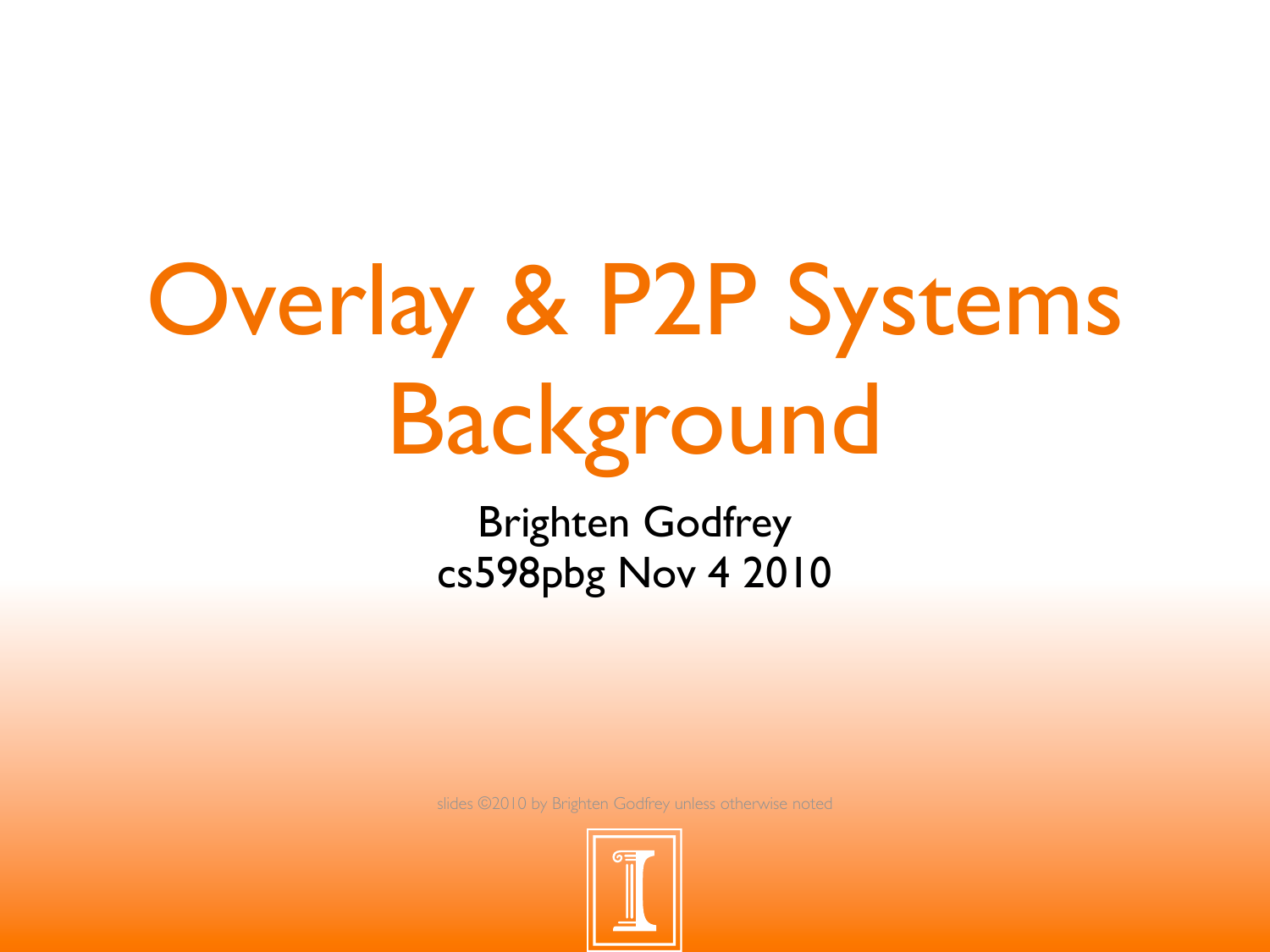#### **Definitions**



- Peer-to-peer system: participants have the same functionality and role in the system
	- ...as opposed to client-server architecture
	- Commonly used to imply file sharing but also used in other contexts (e.g., "BGP peering session")
- Overlay network: a virtual network whose links are end-to-end paths in another network
- Peer-to-peer networks: Intersection of the above two terms
	- Or, can also mean "file sharing systems"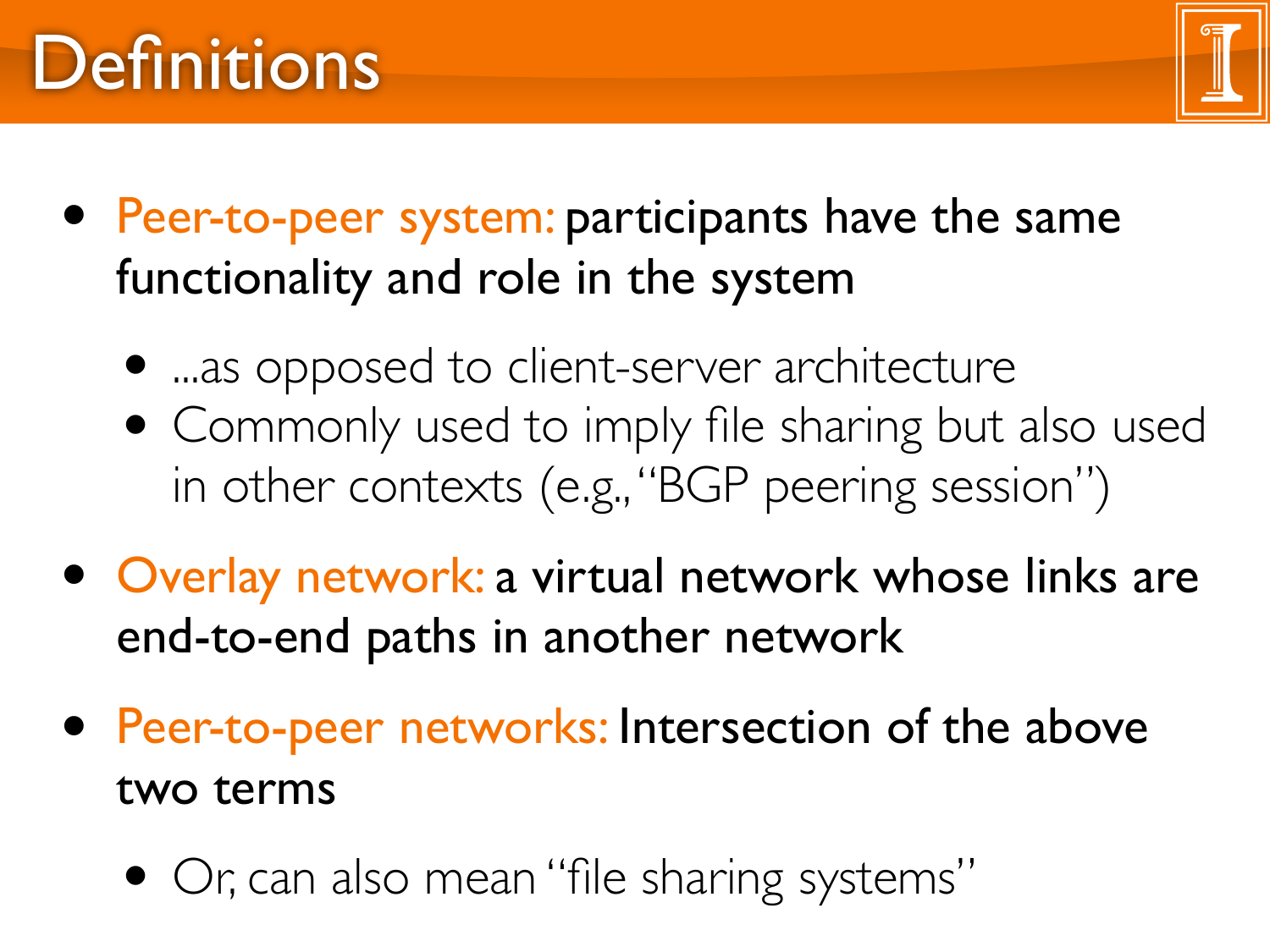# In the beginning...

- Napster (1999)
	- Centralized index server to find the right peer
	- Peer-to-peer file transfer
- Gnutella (2000)
	- Fully decentralized P2P indexing: scoped flooding
	- Problems?
- Freenet (1999)
	- Goal: censorship-resistant key-value content store
	- Routing: heuristic clustering of similar keys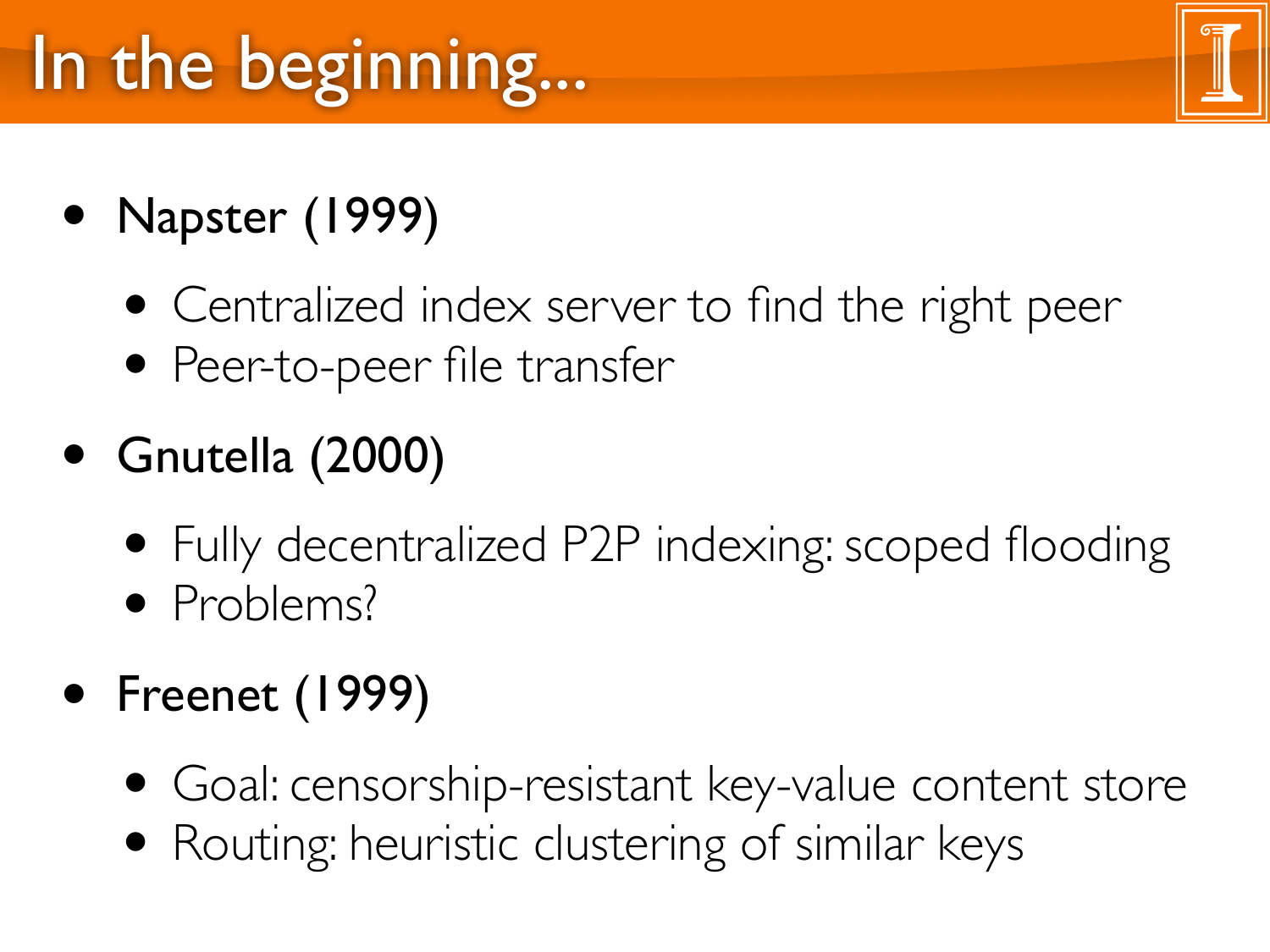# Key properties of a DHT

- Hashtable interface (fast *put*(*k*,*v*), *get*(*k*)=*v*)
	- Unlike Freenet, guarantees results (and quickly)
- **Scalable** 
	- Low memory / communication
	- Uses consistent hashing: transfers in expectation 1/n of objects when a node leaves/joins
- **Resilient** 
	- Still works if, say, 50% of the nodes suddenly fail
- **Decentralized**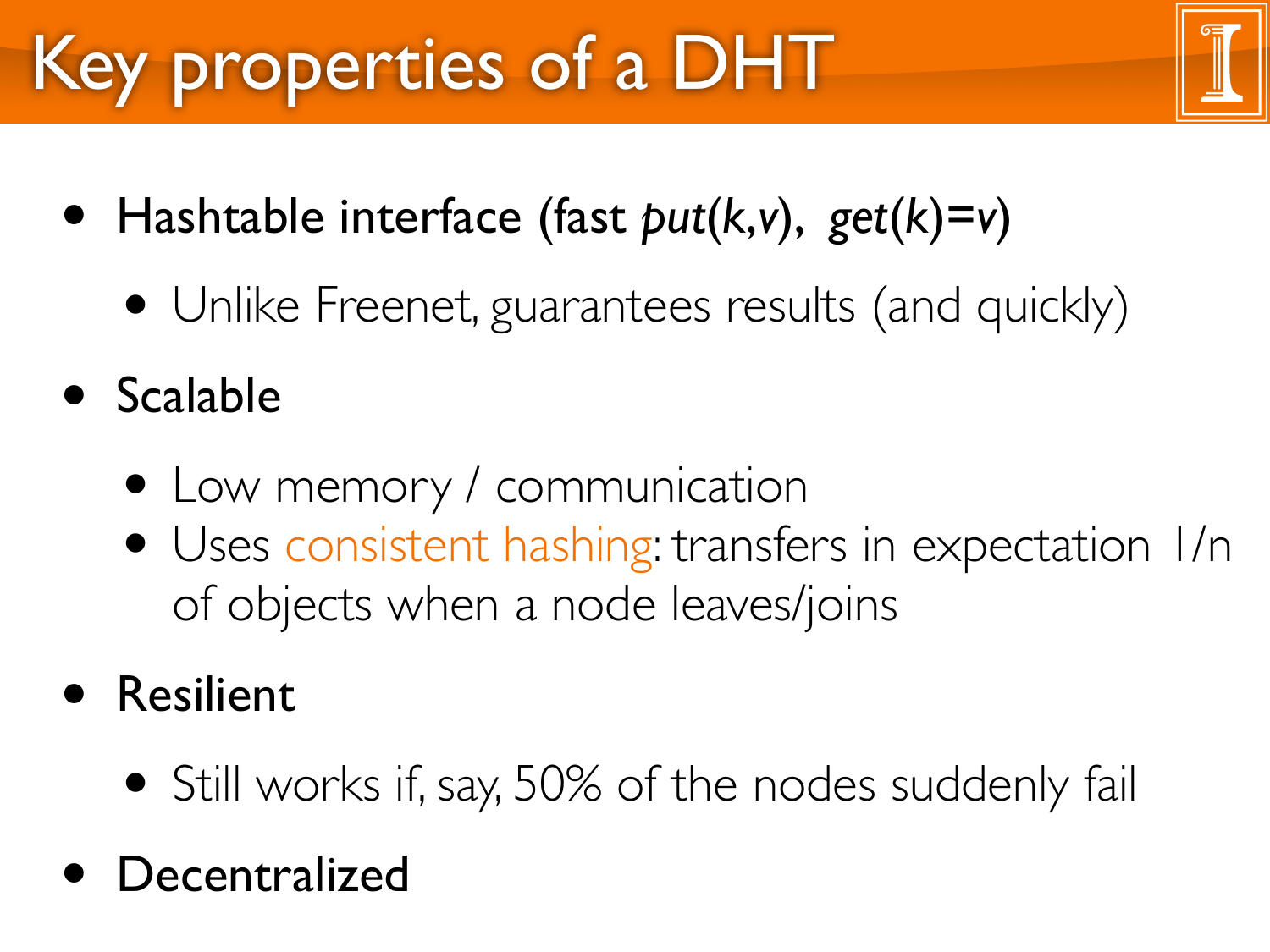### DHTs: carefully structured

- Greedy routing based on distance in keyspace
- (Where did we see greedy routing before?)
	- Geographic routing
	- Small world models
	- Grid / torus
- What do we need the DHT topology to look like for this to work? ... work well?



from this Chord topology?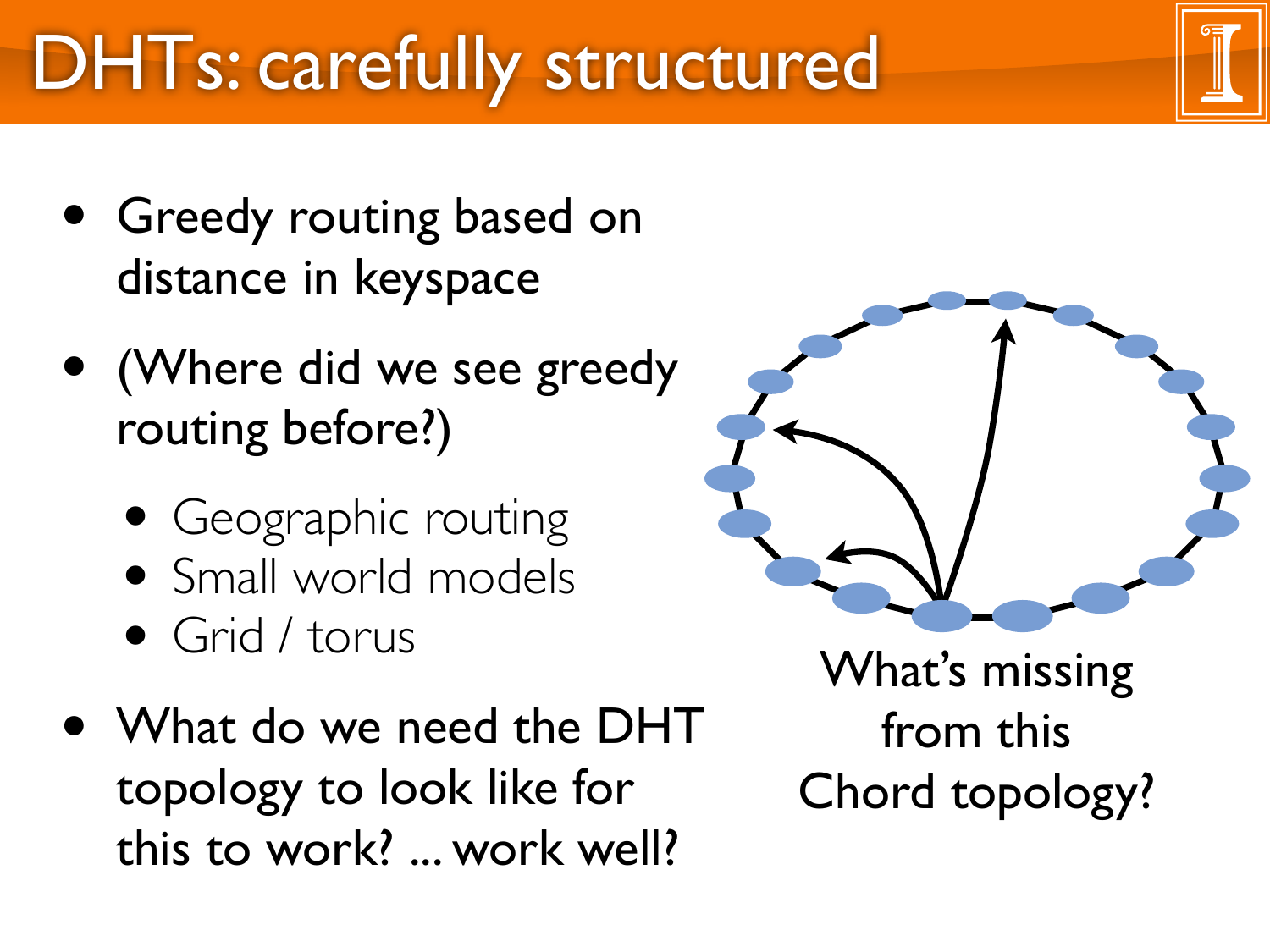# DHTs: check your understanding



- Randomized topology still guarantees *O*(log *n*) lookup hops. Why?
- Why would you do something other than the deterministic Chord topology?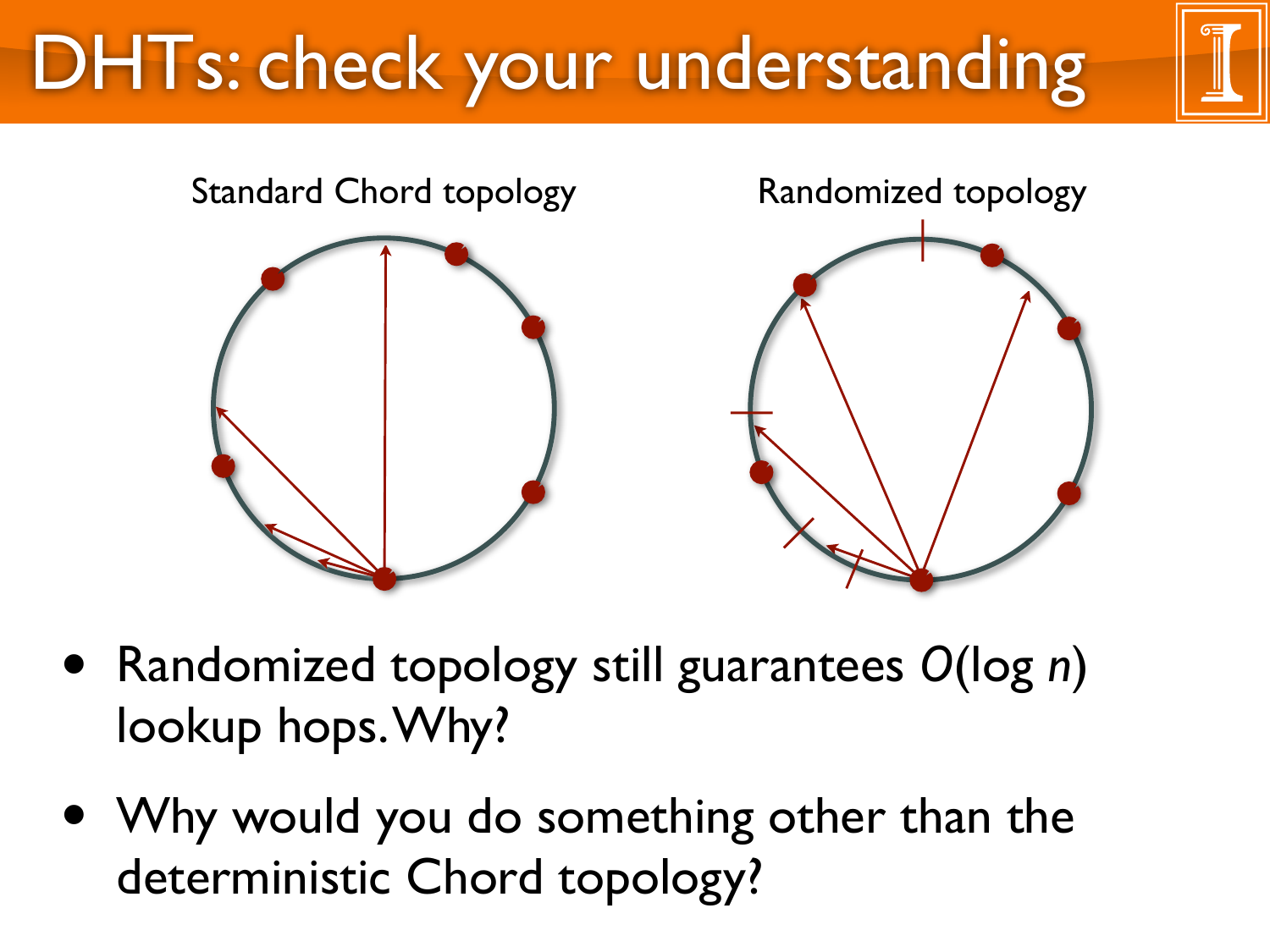#### In the *other* beginning...

Internet routing is suboptimal



- Key: Internet does not obey the triangle inequality  $F_{\rm max}$  the twisp of the mean rollers opey the triangle inequality for an alternate path.
	- Can happen:  $d(a,b) + d(b,c) < d(a,c)$  $\overline{\phantom{0}}$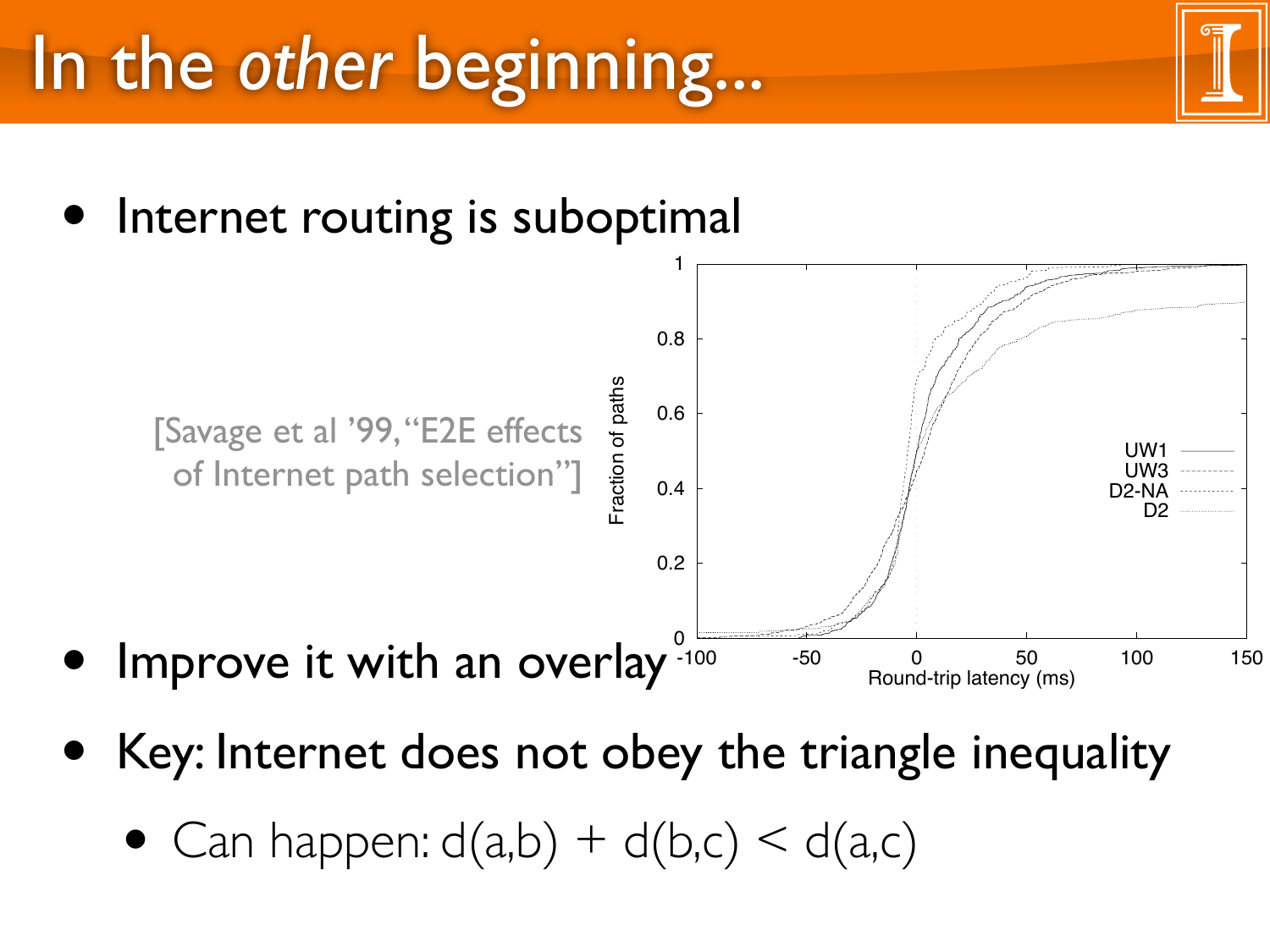# Building on the Internet's services



- Common theme of many overlay networks: provide more advanced services than the Internet provides
	- Much easier to deploy new functionality at hosts
	- The Internet doesn't even know what's happening to it

#### • Examples

- RON: more reliable, efficient routing
- DHT: flat name routing and key-value store
- i3: indirection, mobility, middlebox support, ...
- Content distribution: a kind of time-delayed multicast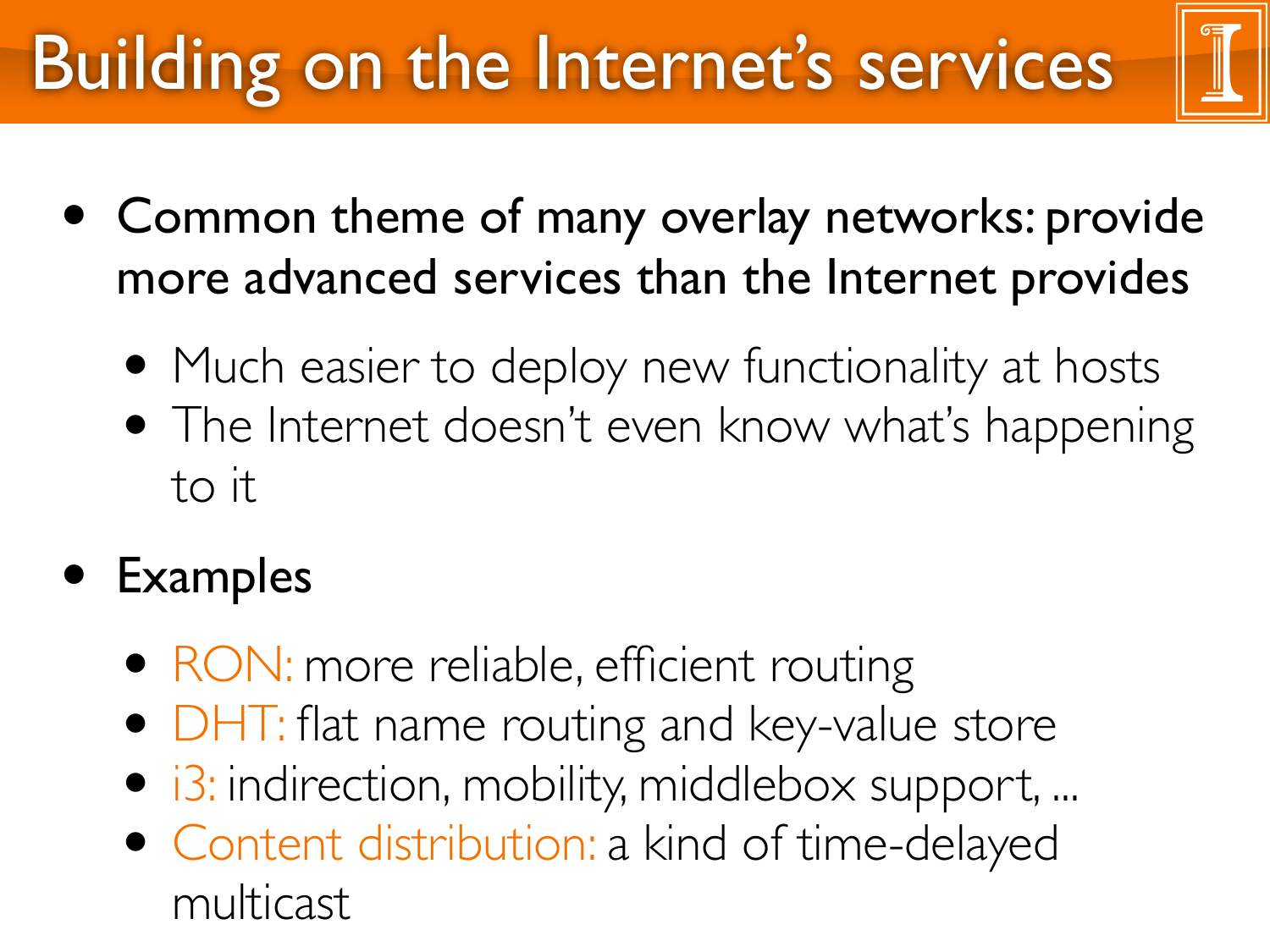## DHT & overlay in the real world



- Content distribution: Akamai, CoralCDN
- Swarming: DHT for BitTorrent distributed tracker
- File sharing: DHTs in Kad, Overnet/eDonkey
- Amazon Dynamo
- Storm botnet: command & control delivered via DHT

- ...and big impact on many research systems & papers
- Many ideas from DHT / overlay research incorprated into other work, if not entire DHT system